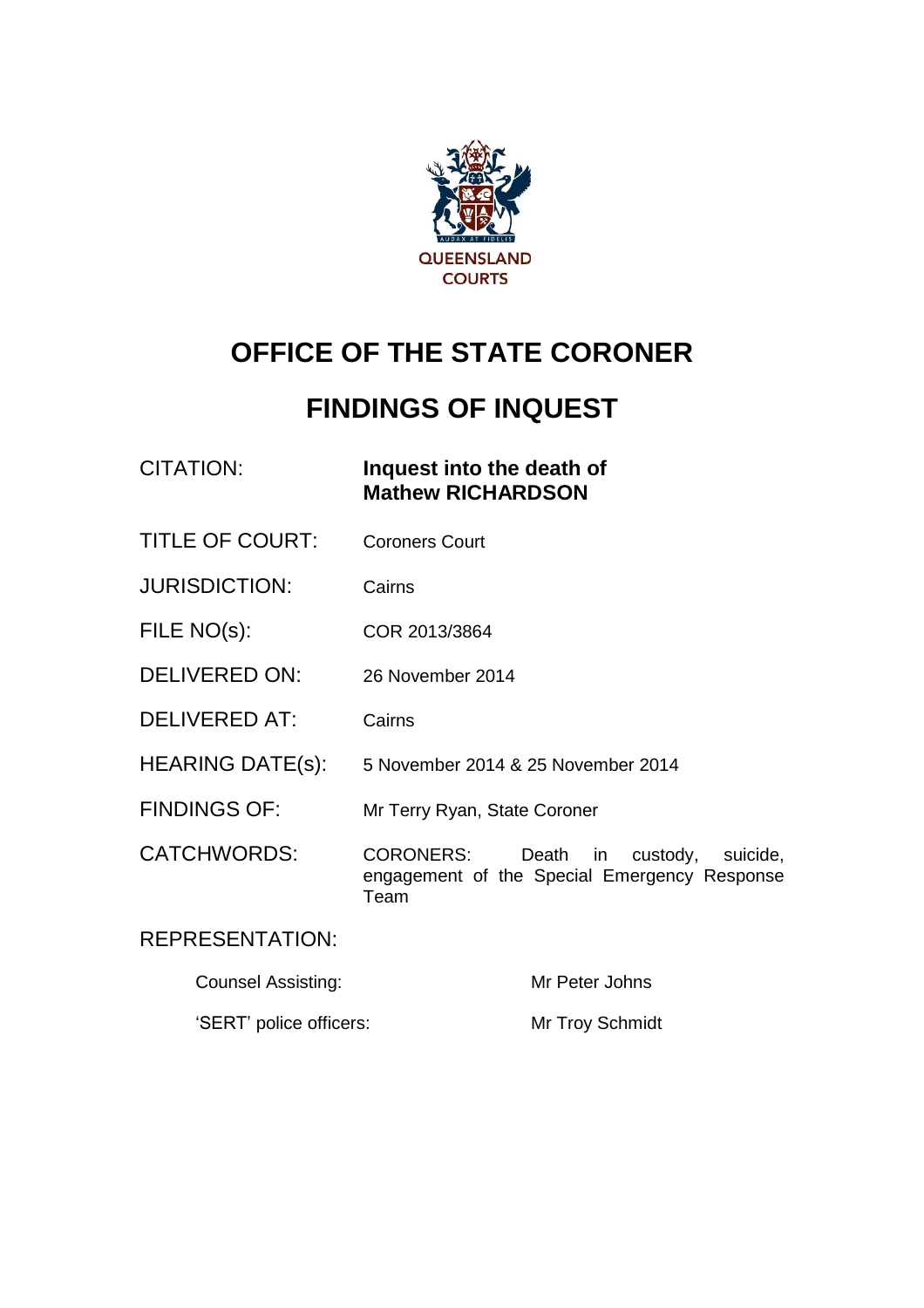#### **Table of Contents**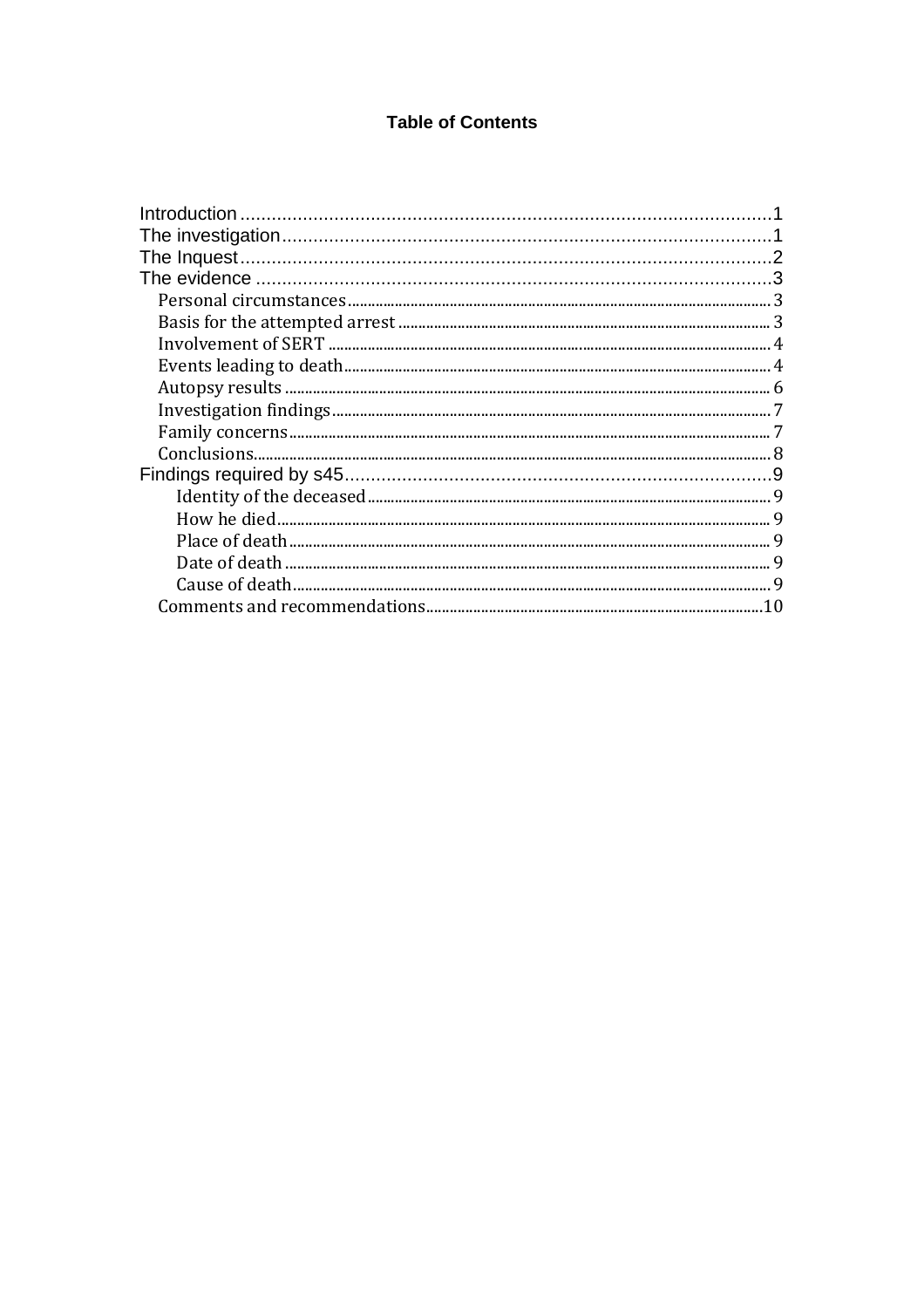The *Coroners Act 2003* provides in ss. 45 and 47 that when an inquest is held into a death in custody, the coroner's written findings must be given to the family of the person who died, each of the persons or organisations granted leave to appear at the inquest and to various officials with responsibility for the justice system. These are my findings in relation to the death of Mathew Richardson. They will be distributed in accordance with the requirements of the Act and posted on the web site of the Office of the State Coroner.

## <span id="page-2-0"></span>**Introduction**

Mathew Richardson lived in a makeshift campsite on an isolated property near Almaden in central far north Queensland, over 2.5 hours' drive from Cairns. He avoided contact with other people, which assisted in the management of his untreated psychiatric condition. In May 2013, he failed to attend court and a warrant was issued for his arrest.

In October 2013, because of threats made by Mr Richardson to the owner of the land on which he lived, and his apparent access to a shotgun, it was decided that the QPS Special Emergency Response Team (SERT) should conduct an arrest.

When SERT officers unexpectedly appeared at his campsite and he became aware of his impending arrest, Mr Richardson attempted to hang himself using rope and a chain suspended over a nearby cliff. The apparatus, which had been pre-prepared for this purpose, failed and Mr Richardson fell to rocks below where he sustained fatal injuries.

These findings:

- confirm the identity of the deceased person, how he died, and the time, place and medical cause of his death;
- examine the basis on which SERT was deployed to arrest Mr Richardson;
- determine whether the police officers involved in the attempted arrest of Mr Richardson adhered to QPS policies and procedures regarding the use of force; and
- consider whether any changes to procedures or policies could reduce the likelihood of deaths occurring in similar circumstances or otherwise contribute to public health and safety or the administration of justice.

# <span id="page-2-1"></span>**The investigation**

An investigation into the circumstances leading to the death of Mr Richardson was conducted by Detective Senior Sergeants Mark Cordwell and Lisa Scully from the QPS Ethical Standards Command (ESC). Detective Senior Sergeant Scully gave evidence at the inquest.

The isolation of the scene of Mr Richardson's death posed some initial investigative difficulties which I am satisfied were adequately and properly overcome.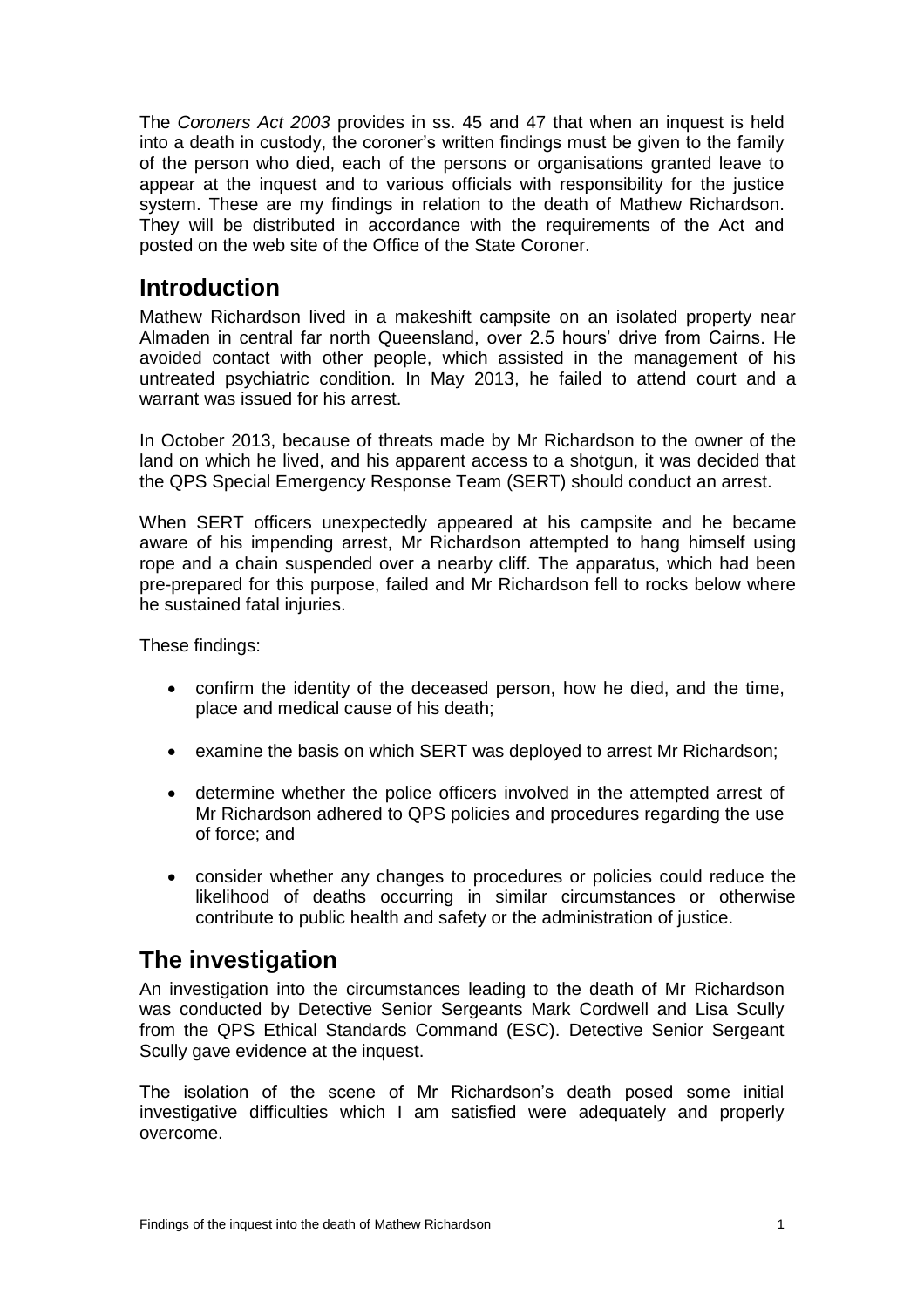The Officer in Charge of ESC was notified around midday on 26 October 2013 of the incident involving Mr Richardson. This was around 80 minutes after the attempted arrest. By this time the Regional Crime Coordinator, Detective Inspector Kevin Goan, was on his way to the scene. After consultation with my Office, ESC officers were assigned to investigate the case as a suspected death in custody. Two Crime and Misconduct Commission (CMC) officers also attended in an oversight capacity.

As ESC investigators would not be able to get to the remote scene quickly DI Goan was directed to manage initial investigations. He did this by ensuring all SERT officers were separated at an early stage. He directed that breath samples be provided and later conducted directed interviews the recordings of which were tendered at the inquest.

Forensic and scientific police attended the scene and examined the body of Mr Richardson. A series of photographs were taken of the body in situ along with relevant aspects of the surrounding area. Correspondence found in Mr Richardson's camp site was photographed before being appropriately secured.

ESC investigators were briefed the following morning and then travelled to the site of Mr Richardson's camp. Over the course of 27 and 28 October 2013 those officers, with oversight from CMC investigators, conducted directed 'walk through' and formal interviews with the officers involved in the events leading to Mr Richardson's death. Urine samples were collected under direction and later analysed. The investigation then expanded into an analysis of the events leading to Mr Richardson's arrest warrant being issued and the basis upon which SERT became involved.

Although it is far from ideal to have the police officers involved in the attempted arrest also involved in the process of removing Mr Richardson's body from the scene, I appreciate it was necessary in this case. The potential for there to be concerns raised on this issue was recognised at the time and reasonable steps were taken to ensure forensic examinations concluded before the body was moved.

Requirements for information were served on three health district boards by my Office. Although the Cape York Hospital and Health Service and the Townsville Hospital and Health Service found reference to Mr Richardson on their databases no relevant records could be located. Medical records for Mr Richardson were obtained from Cairns Base Hospital and were tendered at the inquest.

I am satisfied the investigation was conducted professionally and that I have been provided with all relevant information. I thank the investigating officers for their efforts.

# <span id="page-3-0"></span>**The Inquest**

An inquest was held in Cairns on 25 November 2014. All of the statements, records of interview, medical records, photographs and materials gathered during the investigation were tendered at the inquest. Oral evidence was heard from one of the investigating police officers and two of the SERT officers involved in the process of attempting to arrest Mr Richardson.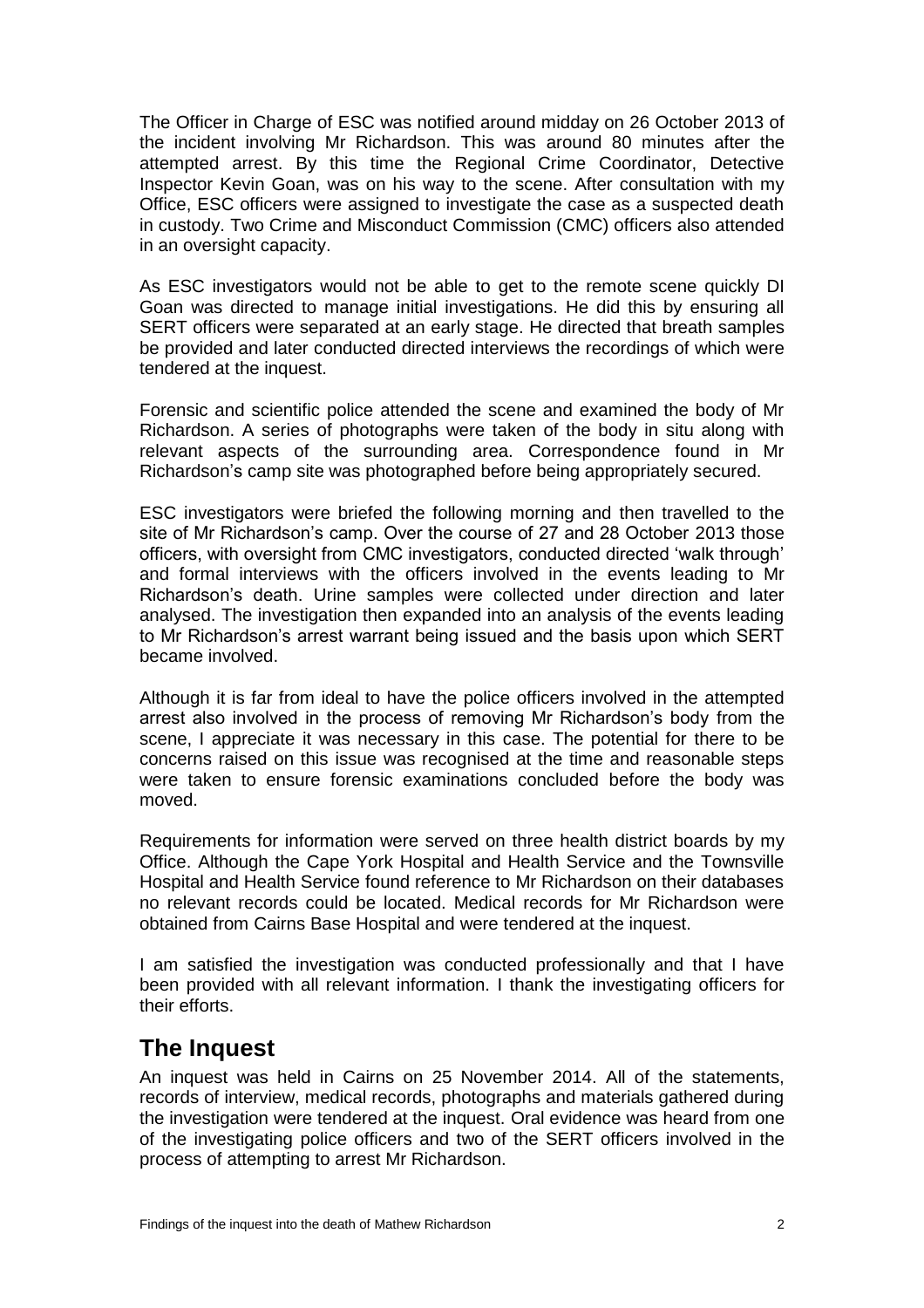I am satisfied that all the material necessary to make the requisite findings was placed before me at the inquest.

# <span id="page-4-0"></span>**The evidence**

## <span id="page-4-1"></span>*Personal circumstances*

Mathew Richardson was born on 3 May 1968 in Hornsby, NSW making him 45 at the time of his death. Mr Richardson would later use the name "Faun Seabrook" on a regular basis. After leaving home at 17 his only contact with his mother was a very occasional letter until they re-united in the early 2000s. At that time she arranged for him to access some mental health treatment for a period before he returned to an itinerant lifestyle.

Records from Cairns Base Hospital show that in 1999 Mr Richardson approached that hospital's mental health service to support his request for a move to north Queensland. It appears that he was required by both parole and bail conditions in place at the time to reside in Brisbane. He was being treated by a psychiatrist based in West End and obtaining assistance from the Coorparoo Mental Health Service. The records establish that he had a major diagnosis of Antisocial Personality Disorder although exhibited some signs of a schizoid personality and borderline psychotic symptoms. There is no indication that Mr Richardson had received any mental health treatment for many years.

In the years prior to his death Mr Richardson had been residing alone on a remote property owned by James O'Shea in the Bismarck Creek area near the town of Almaden in central far north Queensland. This had initially been with the permission of the landowner though, for reasons set out below, this did not remain the case. His camp was on the edge of a cliff overlooking the Bismarck Gorge.

The circumstance of Mr Richardson's death was sudden and no doubt shocking for his family and friends. I offer them my sincere condolences.

## <span id="page-4-2"></span>*Basis for the attempted arrest*

On 23 April 2013 a search warrant was obtained by officers from the Mareeba Child Protection Investigation Unit (CPIU) in relation to the encampment occupied by Mr Richardson. This stemmed from two alleged offences pertaining to two different complainants. The first complaint concerned an allegation of indecent treatment of a 12 year old girl in 2003. The second concerned an allegation of stalking. This arose from a letter allegedly sent by Mr Richardson to the 13 year old daughter of a local merchant who had delivered supplies with her father to Mr Richardson at Bismarck Creek.

Later that day the officers executed the search warrant at the unoccupied camp site before sighting Mr Richardson below them in a creek bed. They later recorded that when Mr Richardson saw them, he scaled a cliff opposite their position. He refused to come down and advised police he did not wish to be interviewed.

A notice to appear was left at Mr Richardson's campsite requiring his attendance at Mareeba Magistrates Court on 27 May 2013. The officers say Mr Richardson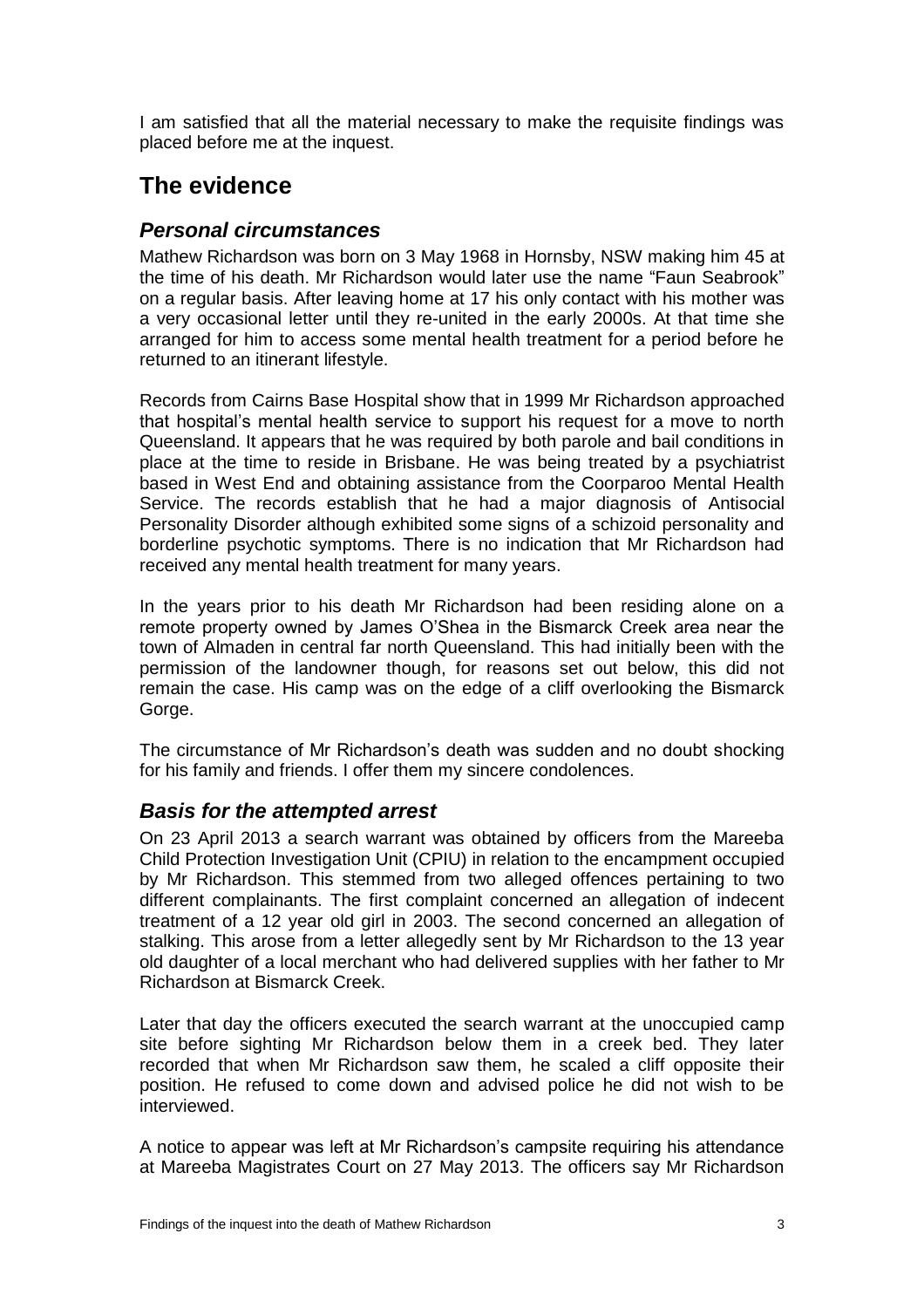verbally acknowledged the contents of the notice and they later, from a distance, saw him in possession of the document. During the course of their search the officers found shotgun shells and later made a note of this on the QPS database.

Mr Richardson failed to appear in court on 27 May 2013. A warrant was issued for his arrest.

On 8 October 2013 James O'Shea made a complaint to PCSC Chad Prien at the Tablelands CIB about events which had occurred the day before. Mr O'Shea stated that he had travelled with members of his family and staff to a gorge on his property to go for a swim. The group included a number of children. On arrival Mr Richardson, unprovoked, began to yell at them from a distance; swearing at, and abusing them. He told police that Mr Richardson then began banging a large set of metal symbols or something similar.

While making the complaint Mr O'Shea told PCSC Prien that he had been told a year earlier by other family members that Mr Richardson was in possession of a shotgun. Mr O'Shea said he felt intimidated and was concerned for the safety of his family. He told police that Mr Richardson no longer had permission to be on his property. This information was also recorded in the QPS database against Mr Richardson's intelligence profile.

## <span id="page-5-0"></span>*Involvement of SERT*

On 10 October 2013 PCSC Prien made a "request for assistance" to SERT in relation to Mr Richardson. In that document he cited the information available to him from the QPS database about shotgun shells being observed in April 2013. He also included the information from his interview with Mr O'Shea. He noted that Mr Richardson was wanted on seven warrants from NSW in relation to alleged assaults and sexual offences, in addition to the Queensland warrant. The document recorded a belief that Mr Richardson suffered from schizophrenia.

The basis for requesting SERT involvement was the intelligence suggesting Mr Richardson was in possession of a firearm; that he was believed to be suffering from mental illness, and that he was located in a remote area which in turn presented potential dangers to general duties officers should they be injured.

The request was endorsed by the OIC Cairns SERT, Inspector Don McKay, on 23 October 2013 and then approved by the Deputy Commissioner in accordance with QPS requirements.

## <span id="page-5-1"></span>*Events leading to death*

On 25 October 2013 SERT officers spoke with Mr O'Shea about the layout of his property and the best way to gain access to Mr Richardson's campsite. Briefings were conducted later that day by SERT operative 10 who had been designated as commander. A day earlier, Emergency Management Queensland (EMQ) had been notified of the impending operation so that they were aware of the specific location and could be on standby if required.

On 26 October 2013 PCSC Prien and a dog squad officer, Sergeant David Raymond, drove with the SERT officers to a drop off point several kilometres from Mr Richardson's camp. Sergeant Raymond remained at the drop off point as his dog would not stay sufficiently quiet.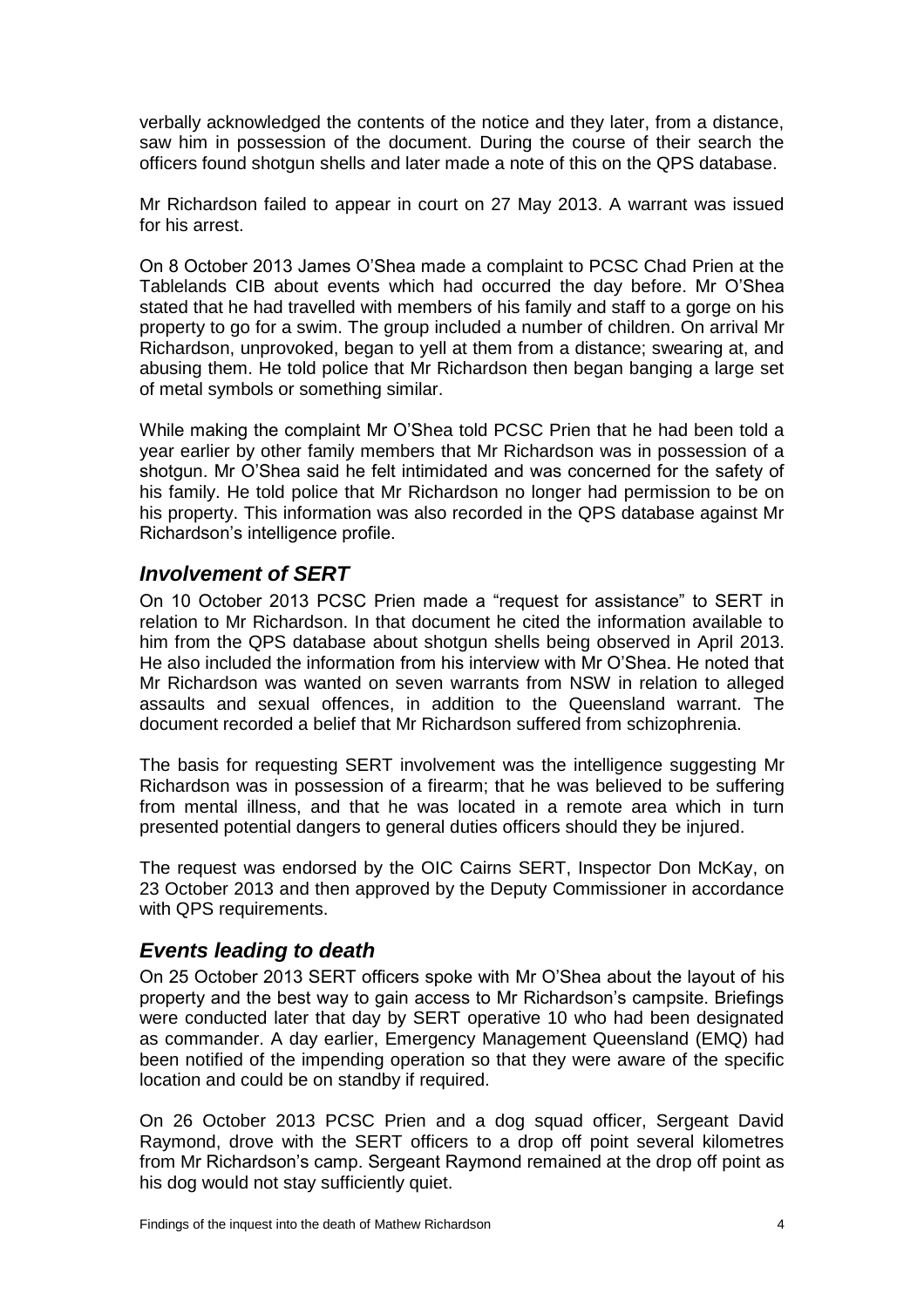The SERT commander had briefed the operatives on alternate plans depending on whether Mr Richardson was stationary or moving. Two operatives took up position in an observation post while PCSC Prien and three other SERT operatives moved towards Mr Richardson's camp. As these four officers approached the camp at around 10:40am they were advised via radio that Mr Richardson had moved out of sight of the observation team and was heading in their direction.

#### **Operative 155**

Operative 155 gave evidence at the inquest. He was briefed the night before the attempted arrest by his tactical commander and team leader. He described the objective of the mission as to detain Mr Richardson in a safe manner. SERT operatives were given information about the possibility that Mr Richardson was in possession of a shotgun and Mr Richardson's mental health issues.

The plan was for three SERT operatives to contain Mr Richardson's camp site. They would sit and wait for him to leave the camp and then intersect him while he was away from the potential risks at the camp.

Operative 155's evidence at the inquest was that a short time later Mr Richardson came very close and then saw him. Operative 155 immediately challenged Mr Richardson and identified himself as a police officer. His evidence was that Mr Richardson immediately turned and ran back towards his camp. A 'stun grenade' described as a two bang sound/flash device was thrown by operative 155 over Mr Richardson's head for the purpose of disorientating Mr Richardson. It was hoped by Operative 155 that Mr Richardson would stop running away from him and he could close the gap between them.

Altogether three stun grenades were thrown by operatives 155 and 99 as Mr Richardson ran towards his camp site and a nearby cliff. Despite their intent, the use of the stun grenades did not appear to distract Mr Richardson. Although the devices functioned effectively, Mr Richardson threw away a hiking stick he was carrying and ran back towards his camp.

Operative 155 says he watched as Mr Richardson jumped off a small ledge where he lost sight of him temporarily. When he regained sight of him, Mr Richardson picked up a noose, placed it around his neck and tightened it before stepping off the edge off the cliff.

According to operative 155 Mr Richardson did this as he repeatedly identified himself as a police officer and called on Mr Richardson to stop. The closest he got to Mr Richardson was a distance of 10 metres.

Although apparently designed to leave Mr Richardson suspended from a nearby tree, the chain attached to the rope broke and Mr Richardson fell on to the rocks many metres below. Operative 155 stated that no one touched the rope or chain until it was photographed later that day.

Operative 155's evidence was that he compiled several pages of notes immediately, and later established a helicopter landing zone and assisted with the retrieval of Mr Richardson's body.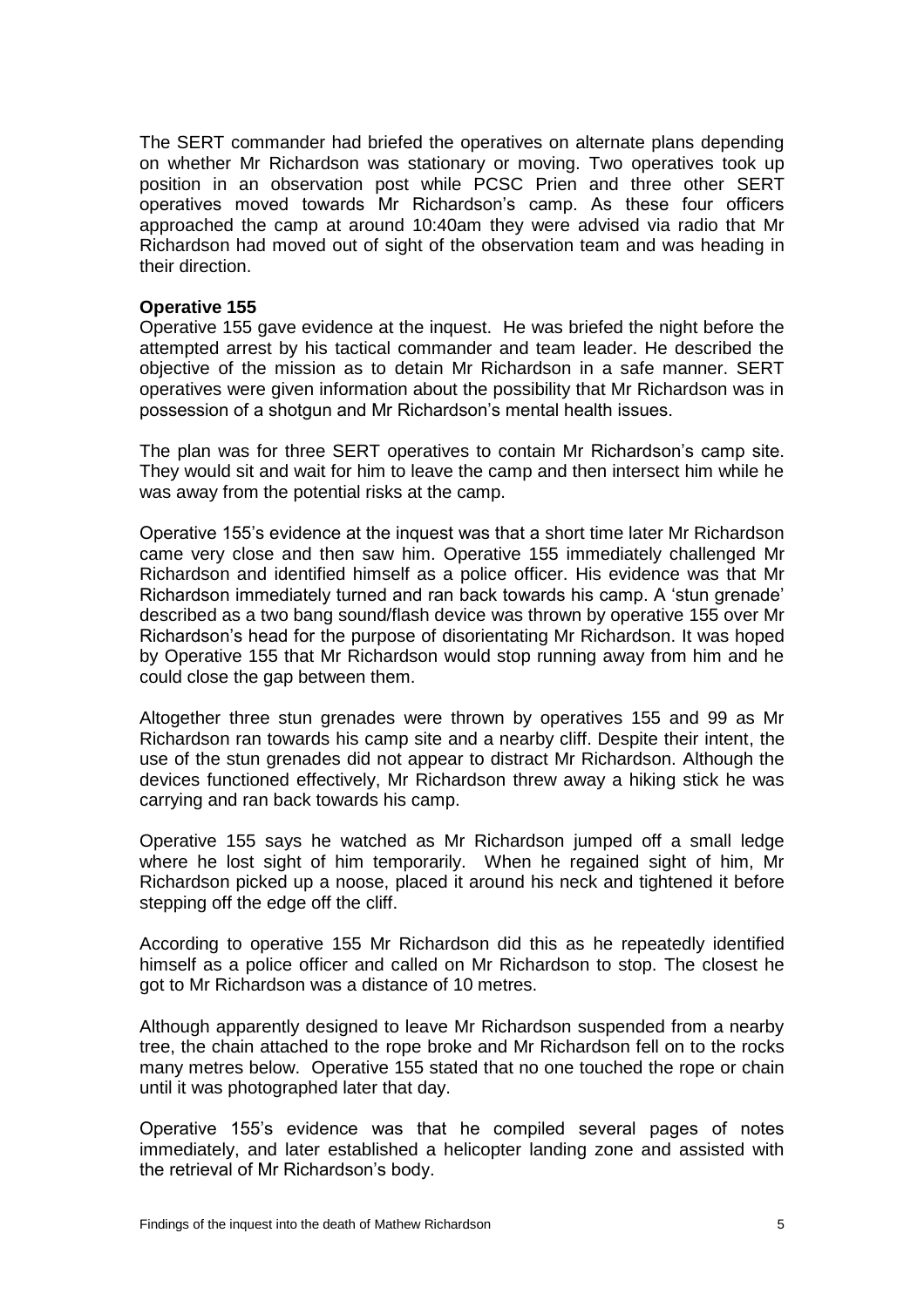#### **Operative 136**

Operative 136 also gave evidence at the inquest. He stated that he was not part of the tactical briefings for the arrest but was briefed about his role in the operation. His role was to provide an observation point approximately 400m away from the camp site. From this spot, a location across the Bismarck Gorge, he could relay messages to the operatives engaged in Mr Richardson's detention.

Operative 136's evidence was that he was not able to see the rope before Mr Richardson had accessed it. He had Mr Richardson under observation for some time before the other operatives reached the camp. He saw that he had a pattern of walking in the front of his shelter before returning inside. He then saw Mr Richardson place a green flag or sheet on a nearby tree. At around 10:35am he then returned to the camp and soon after left with a long hiking stick. Operative 136 then lost sight of him as he went over an incline.

Operatives 155, 99 and 67 had the camp contained by this time. Operative 136 was able to advise them that Mr Richardson was exiting the camp. He heard the light and sound devices and the directives given by the operatives on the other side of the gorge to Mr Richardson. Approximately one minute after he left the camp he saw Mr Richardson return to the cliff's edge, place the rope around his neck, and step off the edge. He observed Mr Richardson fall and then saw that the rope appeared to break.

Operative 136 is a trained medic. He walked into the gorge with operative 44 and after 15-20 minutes reached Mr Richardson who was unconscious but appeared, initially, to be breathing. He was laying on his back with a severely fractured arm.

They commenced first aid. A short time later no vital signs could be detected and he and Operative 44 began administering CPR. This was continued for 20-25 minutes. EMQ were contacted and some officers began clearing a landing area for the emergency helicopter. Unfortunately, it became apparent that Mr Richardson was not going be revived.

PCSC Prien was asked to start taking notes of what he had observed and to keep a log of events. Senior officers were notified and directions received from DI Goan that the SERT officers should remain separated from each other until interviewed by investigators. After being photographed and subjected to forensic analysis Mr Richardson's body was carried a short distance and then transported from the scene by helicopter.

#### <span id="page-7-0"></span>*Autopsy results*

A full autopsy examination was carried out on 29 October 2013 by an experienced forensic pathologist, Dr Paull Botterill.

Samples were taken for histology and toxicology. No drugs or alcohol were detected. Dr Botterill considered the summary of events provided to him by police and in his report Dr Botterill stated: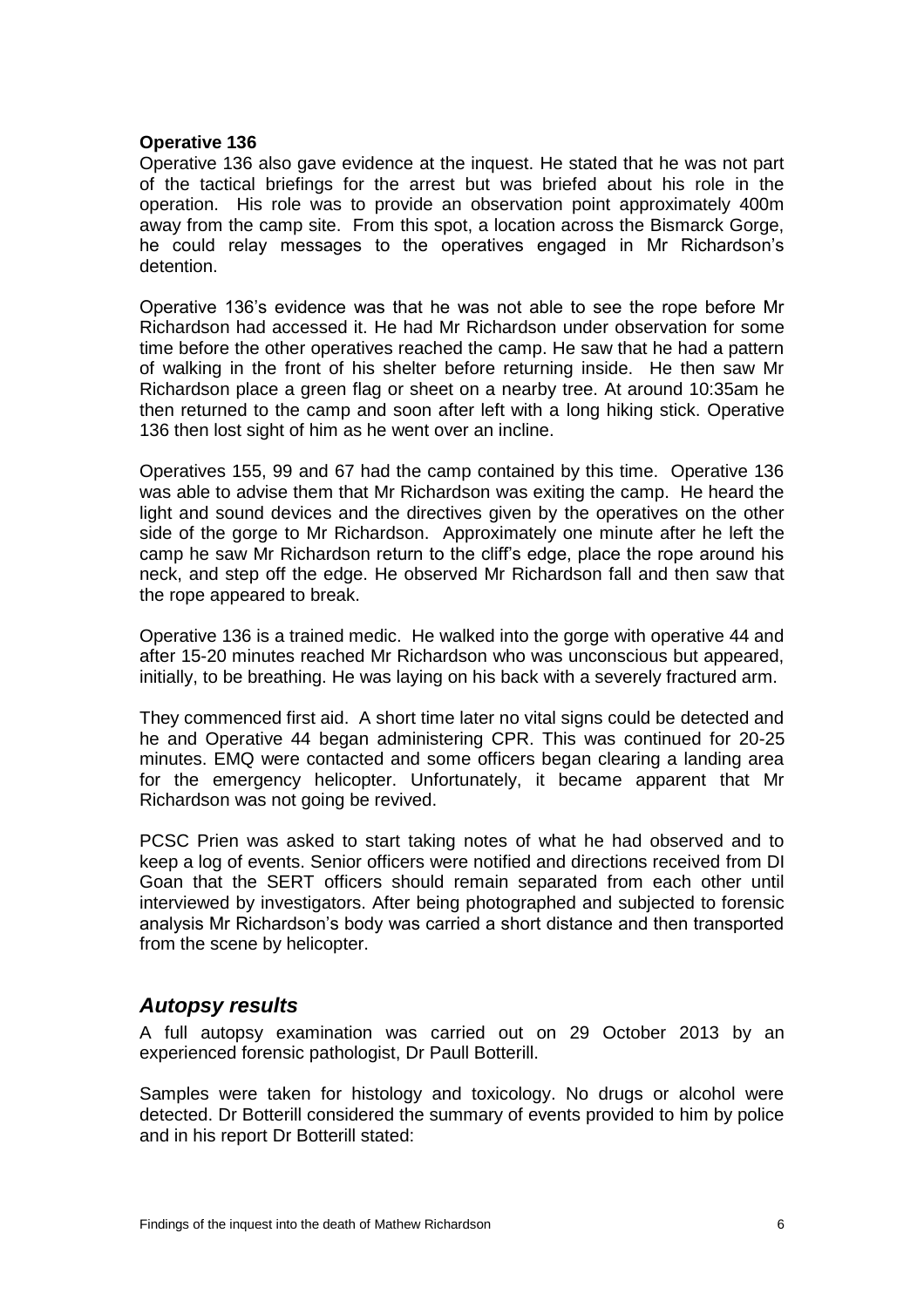*"In plain terms, post mortem examination showed a mark around the neck consistent with effects of a neck ligature, severe chest and abdominal injury (with multiple rib and spine fractures, pelvic fractures, damage to the liver, spleen, bladder and left kidney), a broken left arm, bleeding over the brain surface, a scalp tear and grazes over the body in keeping with the provided narrative".*

Dr Botterill issued a certificate listing the cause of death as:

*1(a) Multiple injuries,* due to or as a consequence of (b) *Fall from height*

#### <span id="page-8-0"></span>*Investigation findings*

None of the SERT officers required to provide urine specimens tested positive for alcohol or drugs.

No shotgun or any similar weapon was found amongst Mr Richardson's belongings.

Mr Richardson was a prolific letter writer and a great deal of unsent correspondence was found at his campsite. The contents record his day to day experiences and musings on a wide variety of topics. Relevantly for these proceedings they establish an expectation that he would soon be dead and a desire that this be the case in preference to being dealt with by a criminal justice system he considered misguided and corrupt.

Mr Richardson's body was found with a noose around his neck extending from a long rope which extended high into the branches of an adjacent tree.

The rope and a chain were connected and tied in a manner that would have allowed access to the noose from the top of the nearby cliff.

There was no evidence of assault or physical interaction between Mr Richardson and any other person prior to his fall.

## <span id="page-8-1"></span>*Family concerns*

At the inquest Mr Richardson's mother identified two major areas of concern.

Her first concern was that it was unnecessary to engage SERT to effect Mr Richardson's arrest given his history of mental illness and the fact that no gun was found at the scene of his camp after his death.

Her second concern was that Mr Richardson's body was not immediately covered following his death, resulting in blistering to his skin from the sun. I appreciate that this has caused some distress to the family. However, the evidence of SERT operatives was that they do not carry sheets for this purpose. I accept that the covering of bodies following deaths in public spaces is done more to shield the public than for any forensic purpose.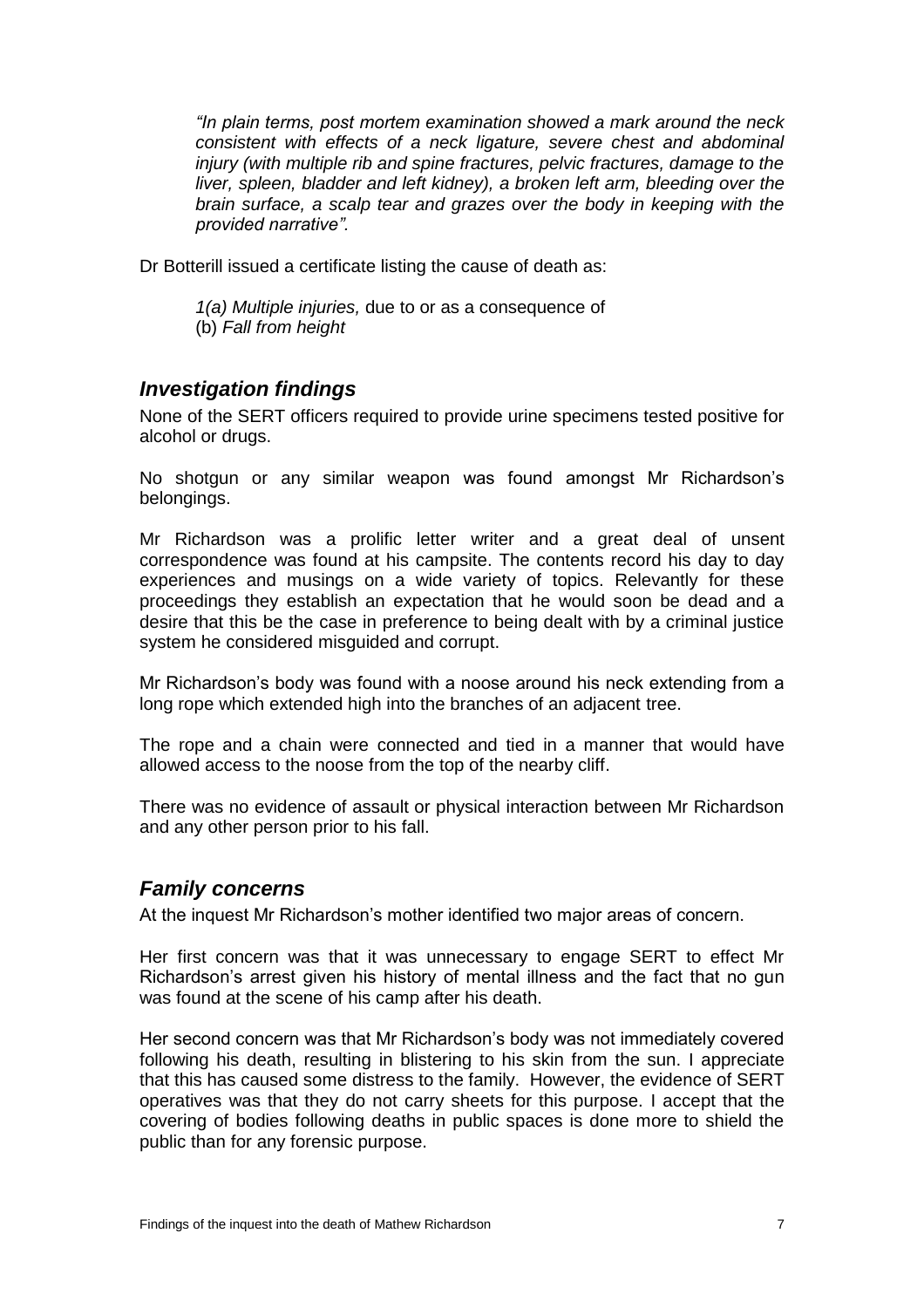## <span id="page-9-0"></span>*Conclusions*

It cannot be disputed that police were entitled, indeed expected, to arrest Mr Richardson. That entitlement had arisen independent of any process involving SERT officers.

I accept that there was a reasonable basis for SERT to be used in this case to give effect to the arrest. In coming to this conclusion I have considered the contents of chapter 2.19.13 of the QPS Operational Procedures Manual. This chapter addresses the meaning of a "*high risk situation*" which, if met, justifies the deployment of SERT operatives to carry out a specific task. In particular it states:

#### *High risk situation*

*The circumstances and types of situations which may be defined as high risk vary widely. The essential judgement that needs to be exercised is whether the real or impending violence or threat to be countered is such that the degree of force that could be applied by police is fully justified. In this context, one or more of the following criteria may be used to define 'high risk' for the purpose of these guidelines:*

*(i) seriousness of the offence committed by the suspect/offender;*

*(ii) expressed intention by suspect/s to use lethal force;*

*(iii) reasonable grounds to believe the suspect;*

- *(a) may use lethal force;*
- *(b) has or may cause injury/death;*
- *(c) has issued threats to kill or injure any person(s);*
- *(d) has a prior history of violence; or*
- *(e) is exhibiting violence; and*
- *(iv) involvement of innocent participants (e.g. hostages, VIP's or bystanders).*

In this case the threats to Mr O'Shea's family and the reasonable belief that Mr Richardson may have a shotgun were sufficient to warrant the classification. Another relevant consideration was the fact that Mr Richardson's criminal history included assault offences. He was also an experienced bushman who had previously evaded police at his camp. The SERT team's capacity to navigate the remote terrain would also have been a relevant consideration in their deployment.

There is nothing sinister in EMQ having been notified about the impending arrest two days prior. One of the reasons cited for not having general duties officers carry out the arrest by themselves was the heightened danger posed should an injury occur in the remote location.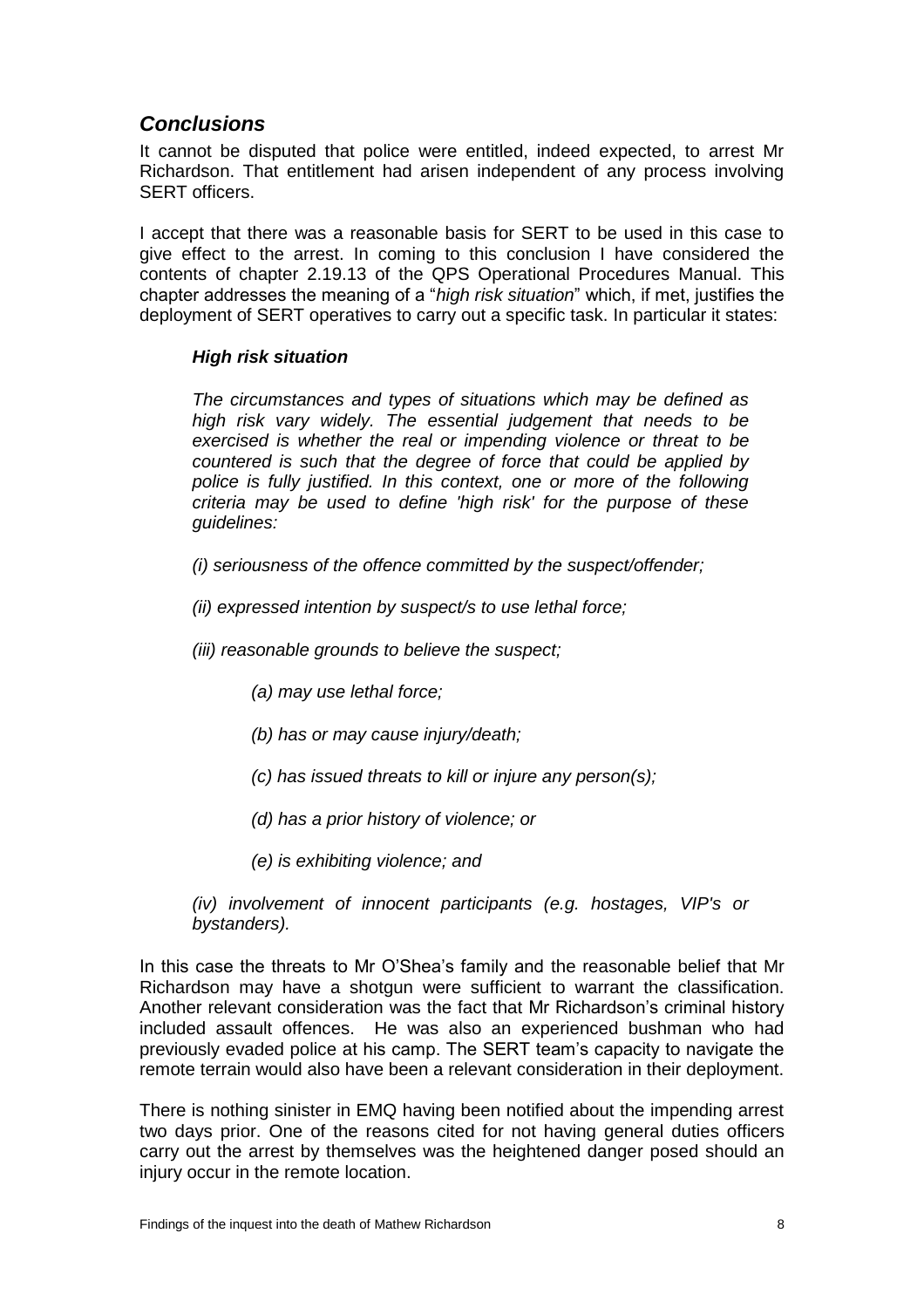Any suggestion that Mr Richardson was hounded or victimised by police is surely dispelled by the fact nothing was done in relation to the warrant for his arrest until the QPS was prompted by the complaint of Mr O'Shea some five months after the warrant was issued.

I can understand why there might be some concern amongst Mr Richardson's friends and family about the sudden and no doubt frightening manner in which he was confronted by police. I readily accept, though, that there was a sound tactical basis for the way in which the SERT officers acted. The approach taken had been discussed in detail the day before the attempted arrest. There was an understandable intent to arrest Mr Richardson before he had time to potentially gain access to a nearby weapon. The use of 'stun' grenades is a legitimate and non-lethal way of achieving that legitimate purpose. There is no basis on which I could find the officers failed to adhere to QPS policy requirements on the use of force as it was appropriate in the circumstances.

It is likely in my view that Mr Richardson would have attempted to hang himself no matter how he was approached. It is clear from his writings that Mr Richardson's actions were not a response to being frightened or stunned by the way SERT approached, rather were always intended should police attempt to arrest him, however that occurred.

# <span id="page-10-0"></span>**Findings required by s45**

I am required to find, as far as is possible, the medical cause of death, who the deceased person was and when, where and how he came by his death. As a result of considering all of the material contained in the exhibits, I am able to make the following findings:

<span id="page-10-5"></span><span id="page-10-4"></span><span id="page-10-3"></span><span id="page-10-2"></span><span id="page-10-1"></span>

|                    | <b>Identity of the deceased</b> – The deceased person was Mathew Richardson.                                                                                                                                                                                                                                                                             |  |
|--------------------|----------------------------------------------------------------------------------------------------------------------------------------------------------------------------------------------------------------------------------------------------------------------------------------------------------------------------------------------------------|--|
| How he died -      | Mr Richardson died when a chain securing a<br>noose he was using in an attempt to hang<br>himself broke, and he fell to the bottom of a cliff<br>over which the noose had been suspended.<br>This occurred moments after police officers<br>appeared suddenly at his remote encampment<br>with the intent of arresting him on an<br>outstanding warrant. |  |
| Place of death $-$ | died near Almaden via Dimbulah<br>in.<br>He<br>Queensland.                                                                                                                                                                                                                                                                                               |  |
| Date of death -    | He died on 26 October 2013.                                                                                                                                                                                                                                                                                                                              |  |
| Cause of death -   | Mr Richardson died from multiple injuries caused<br>by a fall from height.                                                                                                                                                                                                                                                                               |  |